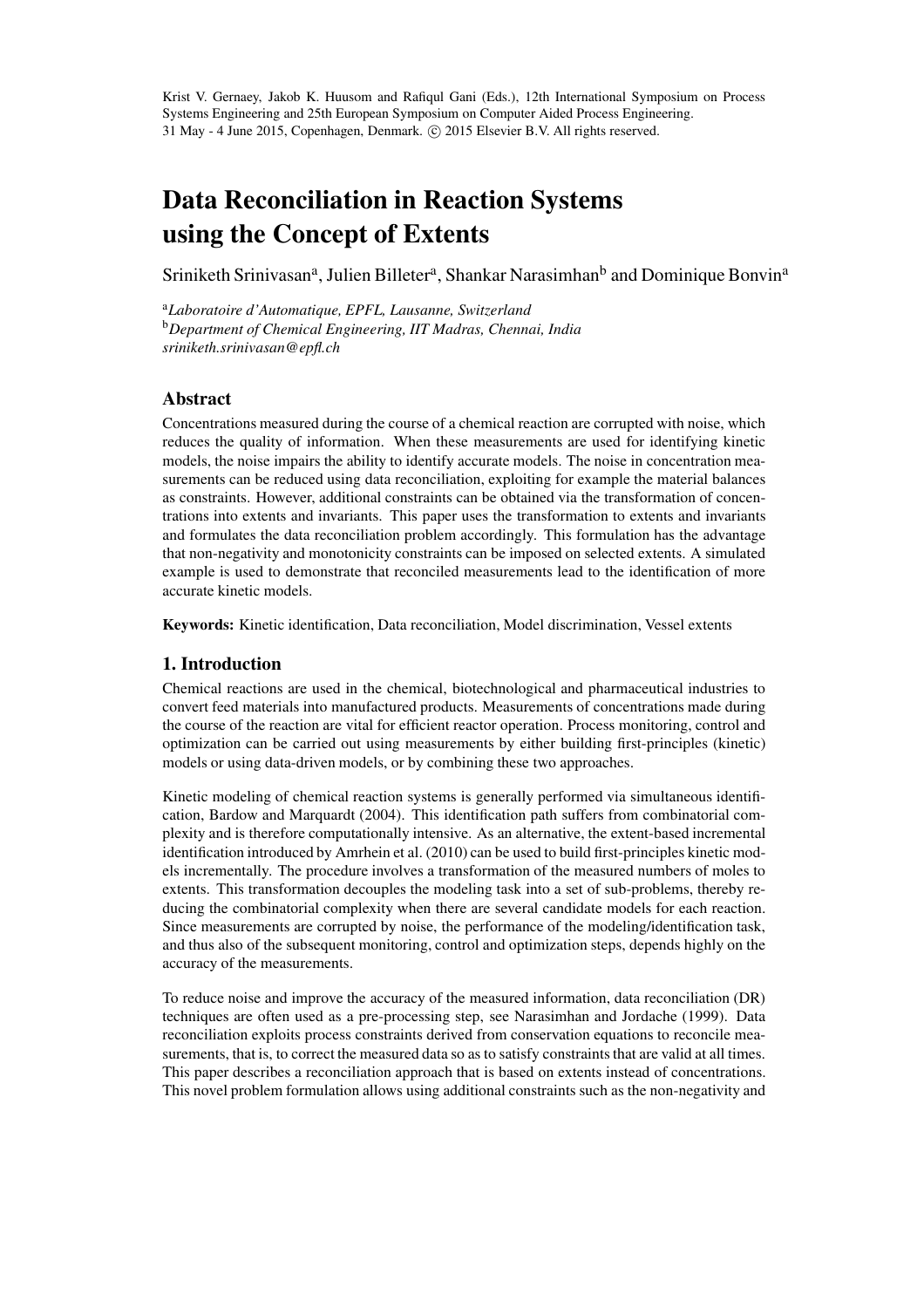monotonicity of extents, which improves significantly the accuracy of the reconciled concentrations and of the identified kinetic models, as illustrated through a simulated example.

## 2. Preliminaries

#### *2.1. Mole Balance Equations*

The mole balance equations for an homogeneous reaction system involving *S* species, *R* independent reactions, *p* inlet streams, and one outlet stream can be written as follows:

$$
\dot{\mathbf{n}}(t) = \mathbf{N}^{\mathrm{T}} \mathbf{r}_{v}(t) + \mathbf{W}_{in} \mathbf{u}_{in}(t) - \omega(t) \mathbf{n}(t), \qquad \mathbf{n}(0) = \mathbf{n}_{0}, \qquad (1)
$$

where **n** is the *S*-dimensional vector of the numbers of moles,  $\mathbf{r}_v := V \mathbf{r}$  with *V* the volume and **r** the *R*-dimensional vector of reaction rates,  $\mathbf{u}_{in}$  the *p*-dimensional vector of inlet mass flowrates,  $\omega := \frac{u_{out}}{m}$  the inverse of the residence time with *m* the mass of the reaction mixture and  $u_{out}$  the outlet mass flowrate, N the  $R \times S$  stoichiometric matrix,  $W_{in} = M_w^{-1} \tilde{W}_{in}$  the  $S \times p$  matrix of inlet compositions,  $\mathbf{M}_w$  the *S*-dimensional diagonal matrix of molecular weights,  $\mathbf{\hat{W}}_{in} = [\mathbf{\check{w}}_m^1 \cdots \mathbf{\check{w}}_m^p]$ with  $\dot{\mathbf{w}}_m^j$  being the *S*-dimensional vector of weight fractions of the *j*th inlet flow, and  $\mathbf{n}_0$  the *S*dimensional vector of initial numbers of moles. If needed, the concentration are computed from the numbers of moles as  $\mathbf{c}(t) = \frac{\mathbf{n}(t)}{V(t)}$ .

## *2.2. Conservation Equations*

The *S* dynamic equations (1) are often redundant, as the variability in the system is determined by the number of independent reactions and inlet/outlet streams, and not by the number of chemical species. These redundancies can usually be expressed in terms of algebraic constraints. The number and nature of these constraints depend on the operating mode of the reactor. Table 1 lists the number of constraints  $q$  and the procedure for deriving them from structural elements of  $(1)$ , in particular N,  $W_{in}$  and  $n_0$ , for three different operating modes. The matrix **P** represents the null space of the corresponding structural matrix.

Table 1: Algebraic constraints under different operating modes.

| Operation | # constraints       | Constraint derivation                                                                                                | Constraints                                                                |
|-----------|---------------------|----------------------------------------------------------------------------------------------------------------------|----------------------------------------------------------------------------|
| Batch     | $q = S - R$         | $\mathbf{P}^{\text{T}}\left[\mathbf{N}^{\text{T}}\right]=\mathbf{0}_{q\times R}$                                     | $\mathbf{P}^{\mathrm{T}}\mathbf{n}(t)=\mathbf{P}^{\mathrm{T}}\mathbf{n}_0$ |
| Fed-batch | $q = S - R - p$     | $\mathbf{P}^{\text{\tiny T}}\left[\mathbf{N}^{\text{\tiny T}}\ \mathbf{W}_{in}\right]=\mathbf{0}_{q\times(R+p)}$     | $\mathbf{P}^{\mathrm{T}}\mathbf{n}(t)=\mathbf{P}^{\mathrm{T}}\mathbf{n}_0$ |
| Open      | $q = S - R - p - 1$ | $\mathbf{P}^{\mathrm{T}}\left[\mathbf{N}^{\mathrm{T}}\mathbf{W}_{in}\mathbf{n}_0\right]=\mathbf{0}_{q\times(R+p+1)}$ | $\mathbf{P}^{\mathrm{T}}\mathbf{n}(t)=\mathbf{0}_{a}$                      |

*2.3. From numbers of moles to vessel extents*

Amrhein et al. (2010) and Rodrigues et al. (2015) have developed a linear transformation for open reaction systems that transforms the numbers of moles n into four contributions, namely, the *R* extents of reaction  $\mathbf{x}_r$ , the *p* extents of inlet  $\mathbf{x}_{in}$ , a dimensionless extent of initial conditions  $x_{ic}$ , and the  $q = S - R - p - 1$  invariants  $\mathbf{x}_{i\nu}$  that are identically zero. The linear transformation  $\mathcal{T}$  reads:

$$
\begin{bmatrix} \mathbf{x}_r(t) \\ \mathbf{x}_{in}(t) \\ x_{ic}(t) \\ \mathbf{x}_{iv}(t) \end{bmatrix} = \mathscr{T} \mathbf{n}(t) := \begin{bmatrix} \mathbf{R} \\ \mathbf{F} \\ \mathbf{i}^{\mathrm{T}} \\ \mathbf{Q} \end{bmatrix} \mathbf{n}(t), \tag{2}
$$

The transformation matrix  $\mathscr T$  is given by  $\left[\mathbf{N}^T\ \mathbf{W}_{in}\ \mathbf{n}_0\ \mathbf{P}\right]^{-1}$ , where **P** represents the null space of  $[N^T W_{in} n_0]$ , and brings the dynamic model (1) to the following decoupled form:

$$
\dot{\mathbf{x}}_r(t) = \mathbf{r}_v(t) - \boldsymbol{\omega}(t) \mathbf{x}_r(t) \tag{3a}
$$

$$
\dot{\mathbf{x}}_{in}(t) = \mathbf{u}_{in}(t) - \omega(t)\mathbf{x}_{in}(t) \qquad \qquad \mathbf{x}_{in}(0) = \mathbf{0}_p \tag{3b}
$$

$$
\dot{x}_{ic}(t) = -\omega(t)x_{ic}(t) \qquad x_{ic}(0) = 1 \qquad (3c)
$$

$$
\mathbf{x}_{iv}(t) = \mathbf{0}_q \,, \tag{3d}
$$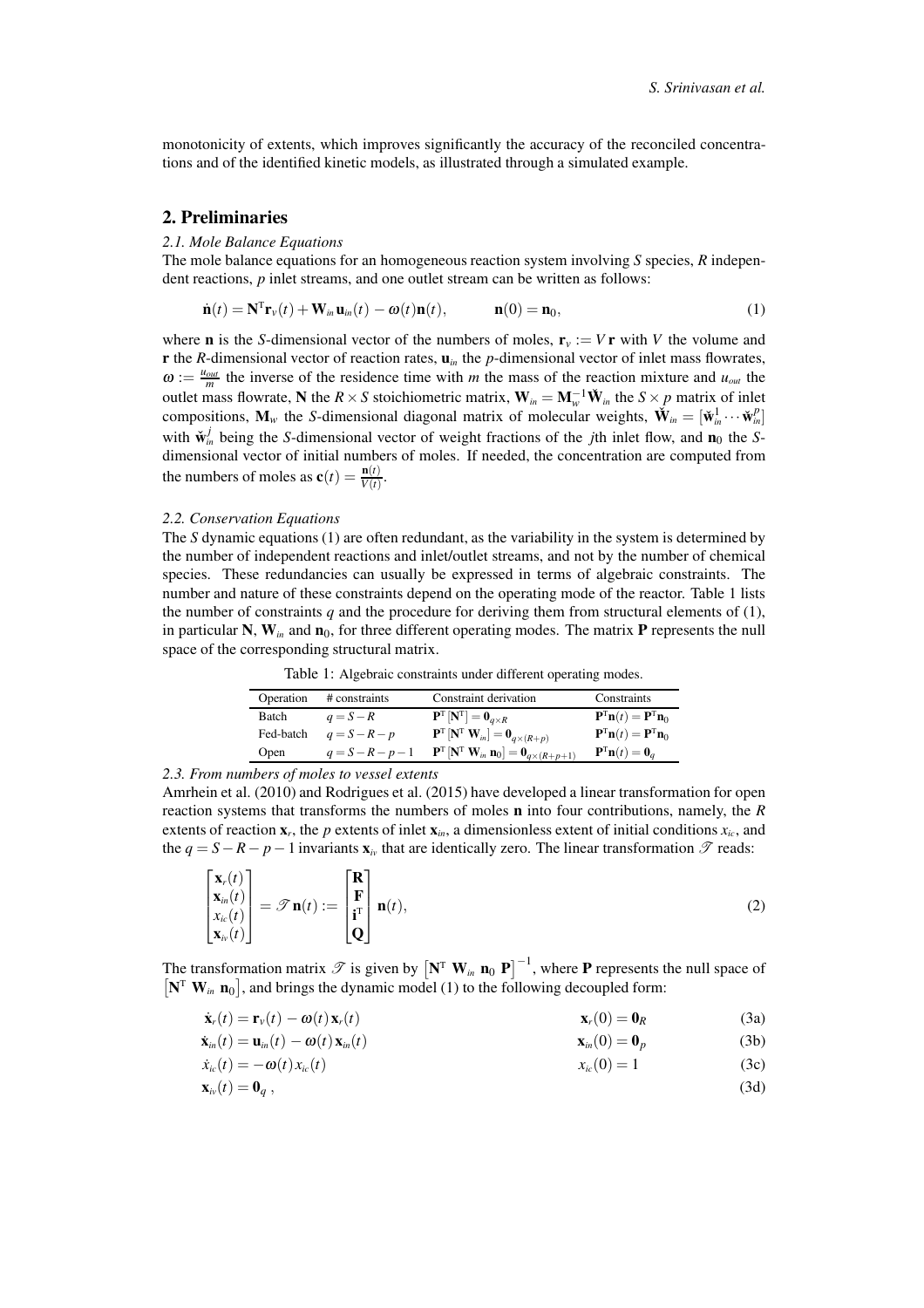where **R**, **F** and  $Q = P^+$  are matrices of dimensions  $R \times S$ ,  $p \times S$  and  $q \times S$ , respectively, and **i** is a *S*-dimensional vector. Each individual extent  $x_{r,i}$  or  $x_{in,j}$  defined in (3) is in fact a vessel extent expressing the amount of material (due to a reaction or an inlet) that is still in the reactor, the negative terms on the right-hand side accounting for what has left the reactor. Similarly, the extent  $x<sub>i</sub>(t)$  in (3c) indicates the fraction of the initial conditions that is still in the reactor at time *t*.

The vector of numbers of moles  $\mathbf{n}(t)$  can be reconstructed from the various extents by premultipliying (2) by  $\mathscr{T}^{-1} = [\mathbf{N}^T \ \mathbf{W}_{in} \ \mathbf{n}_0 \ \mathbf{P}]$  and considering that  $\mathbf{x}_{iv} = \mathbf{0}_q$ , which yields:

$$
\mathbf{n}(t) = \mathbf{N}^{\mathrm{T}} \mathbf{x}_r(t) + \mathbf{W}_{in} \mathbf{x}_{in}(t) + \mathbf{n}_0 x_{ic}(t).
$$
\n(4)

## Remark 1 (Fed-batch reactor)

For fed-batch reactors, the transformation (2) transforms the n into the *R* extents of reactions x*<sup>r</sup>* , the *p* extents of inlets  $\mathbf{x}_{in}$  and the  $q = S - R - p$  invariants  $\mathbf{x}_{iv}$ .

#### Remark 2 (Batch reactor)

For batch reactors, the transformation (2) transforms **n** into the *R* extents of reactions **x**, and the  $q = S - R$  invariants  $\mathbf{x}_{iv}$ .

## Proposition 1 (Monotonicity of *xic*)

The extent  $x_i(t)$  is strictly positive and monotonically decreasing over time in an open reactor.

*Proof:* The solution to (3c) is  $x_{ic}(t) = e^{-\int_0^t \omega(\tau)d\tau}$  with  $\omega(t) = \frac{u_{out}(t)}{m(t)}$ . Since  $\omega(t) \ge 0$ ,  $x_{ic}(t)$  varies as a negative exponential function and hence is monotonically decreasing.

## Proposition 2 (Monotonicity of  $x_r$  and  $x_{in}$  in batch and fed-batch modes)

The extents  $x_r$  for reactions with net positive rates and the extents  $x_{in}$  are strictly increasing in batch and semi-batch modes.

*Proof:* In absence of outlet, that is for  $u_{out} = 0$ , (3a) reduces to  $\dot{\mathbf{x}}_r(t) = \mathbf{r}_v(t)$  and (3b) to  $\dot{\mathbf{x}}_m(t) =$  $\mathbf{u}_{in}(t)$ . It follows from  $\mathbf{r}_v(t) \geq \mathbf{0}_R$  and  $\mathbf{u}_{in}(t) \geq \mathbf{0}_p$  that both extents are strictly positive and increasing.

## 3. Data Reconciliation

Data reconciliation applied to reaction systems uses redundancy expressed as algebraic constraints, such as those provided in Table 1, to improve the accuracy of measured concentrations. The following assumptions are made in this study:

- A1. the concentrations of all *S* species are measured and available,
- A2. the volume is measured accurately without noise, and
- A3. the initial conditions are known perfectly.

Let  $\tilde{\mathbf{c}}(t_h) = \mathbf{c}(t_h) + \mathbf{\varepsilon}_c$  denote the *S*-dimensional vector of noisy concentrations measured at *H* time instants,  $t_h \in [t_1, t_H]$  with  $t_1 = 0$ , where  $\epsilon_c$  is an *S*-dimensional vector of zero-mean Gaussian noise with the constant variance-covariance matrix  $\Sigma_c$ . The noise in the numbers of moles  $\tilde{\mathbf{n}}(t_h)$  =  $V(t_h)$  $\tilde{\mathbf{c}}(t_h)$  also follows a zero-mean normal distribution with the time-varying variance-covariance  $\text{matrix } \mathbf{\Sigma}_n(t_h) = V(t_h)^2 \mathbf{\Sigma}_c.$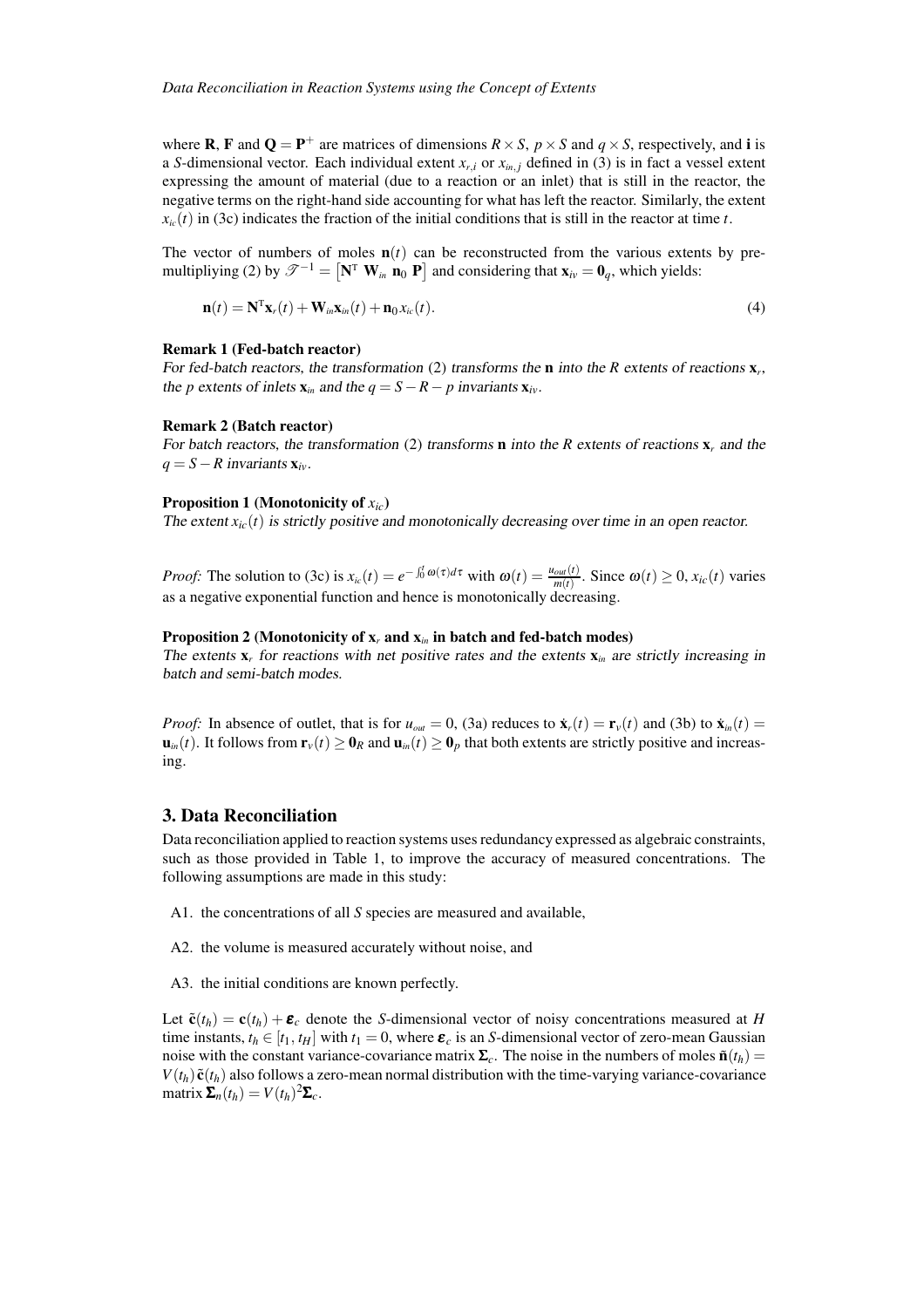## *3.1. Data reconciliation in terms of numbers of moles*

For all operating modes, the reconciliation of the measured numbers of moles  $\tilde{\mathbf{n}}$  can be formulated as an optimization problem constrained by algebraic relationships:

$$
\min_{\hat{\mathbf{n}}(t_i)} \qquad (\tilde{\mathbf{n}}(t_i) - \hat{\mathbf{n}}(t_i))^{\mathrm{T}} \mathbf{W}(t_i) (\tilde{\mathbf{n}}(t_i) - \hat{\mathbf{n}}(t_i))
$$
\ns.t. 
$$
\mathbf{P}^{\mathrm{T}} \hat{\mathbf{n}}(t_i) = \mathbf{0}_q, \quad \hat{\mathbf{n}}(t_i) \ge \mathbf{0}_S
$$
\n(5)

where  $\hat{\mathbf{n}}$  is the vector of reconciled numbers of moles and  $\mathbf{W}(t_i) = \mathbf{\Sigma}_n^{-1}(t_i)$  is the weighting matrix. Note that, due to the presence of inequality constraints, Problem (5) does not have an analytical solution and hence must be solved numerically. In this formulation, the DR problem for different time instants are decoupled, that is, the reconciled number of moles can be estimated independently at each time instant.

## *3.2. Data reconciliation in terms of extents*

An alternative consists in defining the DR problem directly in terms of extents. The formulation of this problem depends on whether the reactor has an outlet (open reactors) or not (batch and fed-batch reactors). In this formulation, the reconciliation in terms of extents at instant *t<sup>i</sup>* involves reconciling all the previous measurements as well.

#### *3.2.1. Open reactors*

In the presence of an outlet, there is a monotonicity constraint only for *xic*. The reconciliation problem for reactions with net positive rates reads:

$$
\min_{\substack{\hat{\mathbf{x}}_r(t_1),\ldots,\hat{\mathbf{x}}_r(t_H) \\ \hat{\mathbf{x}}_{ir}(t_1),\ldots,\hat{\mathbf{x}}_{ir}(t_H)}} \quad \sum_{i=1}^{t_H} \left(\tilde{\mathbf{n}}(t_i) - \hat{\mathbf{n}}(t_i)\right)^{\mathrm{T}} \mathbf{W}(t_i) \left(\tilde{\mathbf{n}}(t_i) - \hat{\mathbf{n}}(t_i)\right)
$$
\n
$$
\min_{\hat{\mathbf{x}}_i(t_1),\ldots,\hat{\mathbf{x}}_{ir}(t_H)} \quad \text{s.t.} \quad \hat{\mathbf{x}}_{ic}(t_i) - \hat{\mathbf{x}}_{ic}(t_{i-1}) \le 0 \quad \forall i > 1,
$$
\n
$$
\hat{\mathbf{n}}(t_i) \ge 0, \quad \hat{\mathbf{x}}_r(t_i) \ge 0, \quad \hat{\mathbf{x}}_{in}(t_i) \ge 0, \quad \hat{\mathbf{x}}_{ic}(t_i) \ge 0
$$
\n
$$
(6)
$$

with  $\hat{\mathbf{n}}(t_i) = \mathbf{N}\hat{\mathbf{x}}_r(t_i) + \mathbf{W}_{in}\hat{\mathbf{x}}_{in}(t_i) + \mathbf{n}_0\hat{x}_{ic}(t_i)$  from (4).

#### *3.2.2. Batch and fed-batch reactors*

In the absence of outlet, monotonicity constraints can be imposed on  $x_r$  in batch mode, and on  $x_r$ and  $\mathbf{x}_{in}$  in fed-batch mode. For a fed-batch reactor, the reconciliation problem for reactions with net positive rates then reads:

$$
\min_{\substack{\hat{\mathbf{x}}_r(t_1),\ldots,\hat{\mathbf{x}}_r(t_H) \\ \hat{\mathbf{x}}_{in}(t_1),\ldots,\hat{\mathbf{x}}_{in}(t_H)}} \quad \sum_{i=1}^{t_H} \left( \tilde{\mathbf{n}}(t_i) - \hat{\mathbf{n}}(t_i) \right)^{\mathrm{T}} \mathbf{W}(t_i) \left( \tilde{\mathbf{n}}(t_i) - \hat{\mathbf{n}}(t_i) \right) \tag{7}
$$
\n
$$
\text{s.t.} \quad \hat{\mathbf{x}}_r(t_i) - \hat{\mathbf{x}}_r(t_{i-1}) \ge \mathbf{0}_R \quad \forall i > 1, \quad \hat{\mathbf{x}}_m(t_i) - \hat{\mathbf{x}}_m(t_{i-1}) \ge \mathbf{0}_P \quad \forall i > 1,
$$
\n
$$
\hat{\mathbf{n}}(t_i) \ge 0, \quad \hat{\mathbf{x}}_r(t_i) \ge \mathbf{0}_R, \quad \hat{\mathbf{x}}_m(t_i) \ge \mathbf{0}_P
$$

with  $\hat{\mathbf{n}}(t_i) = \mathbf{N}\hat{\mathbf{x}}_r(t_i) + \mathbf{W}_{in}\hat{\mathbf{x}}_{in}(t_i) + \mathbf{n}_0$  from (4) with  $x_{ic}(t_i) = 1$ . The constraint  $\mathbf{P}^T\hat{\mathbf{n}}(t_i) = \mathbf{0}_q$  is implicitly satisfied in (6) and (7) since the invariants  $\mathbf{x}_{iv}$  are zero.

# 4. Application to Model Identification

The different formulations of the reconciliation problem are compared via a simulated example. The chosen reaction system is the catalyzed acetoacetylation of pyrrole, which consists of  $R = 4$ reactions and  $S = 6$  species (plus the catalyst), Ruppen et al. (1998). The reaction scheme and the kinetic models used to generate the data are: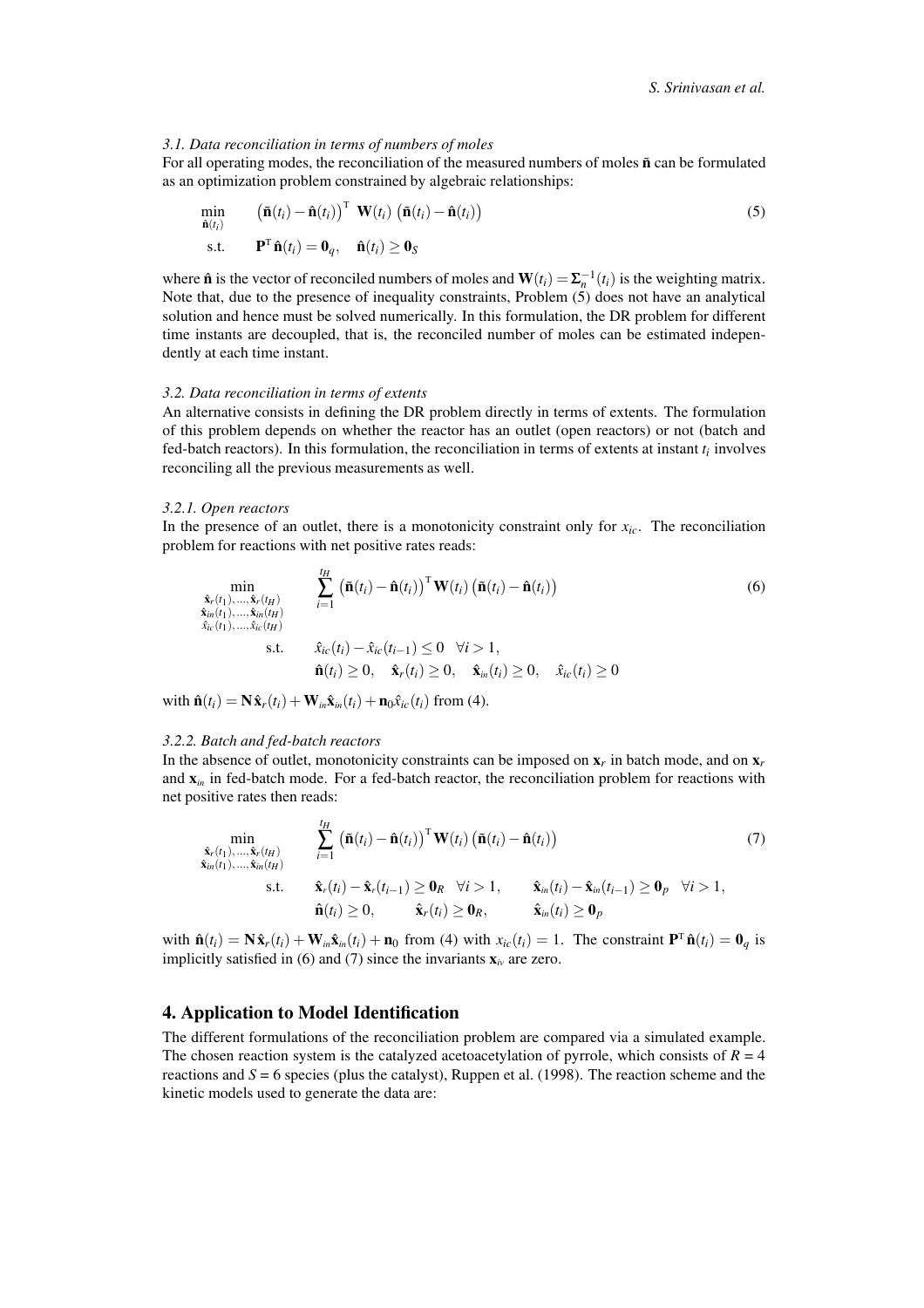| R1: | $\overline{A}$ | $+$ B |                | $\rightarrow$   | - C | $r_1 = k_1 c_A c_B c_K$ |
|-----|----------------|-------|----------------|-----------------|-----|-------------------------|
| R2: | B              | $+$   | $\overline{B}$ | $\rightarrow$ 1 |     | $r_2 = k_2 c_R^2 c_K$   |
| R3: |                |       | B.             | $\rightarrow$ E |     | $r_3 = k_3 c_B$         |
| R4: | C              |       | В              | $\rightarrow$   |     | $r_4 = k_4 c_C c_B c_K$ |

This reaction system is simulated in an isothermal batch reactor. The values of the rate constants are  $k_1 = 0.0530$ ,  $k_2 = 0.1280$ ,  $k_3 = 0.0280$  s<sup>-1</sup> and  $k_4 = 0.003$  L<sup>2</sup> mol<sup>-2</sup> s<sup>-1</sup>. The initial volume is 1 L with the concentrations  $\mathbf{c}_0 = \begin{bmatrix} 1.25 & 1 & 0 & 0 & 0 & 0 \end{bmatrix}^T$  mol L<sup>-1</sup> and  $c_{K0} = 0.5$  mol L<sup>-1</sup> for the catalyst K. Since the density is assumed constant, the volume is also constant.

According to Table 1, this batch reaction system has  $q = S - R = 2$  invariant relationships:

$$
-2c_A(t) + c_B(t) - c_C(t) + 2c_D(t) + c_E(t) = -2c_{A,0} + c_{B,0} - c_{C,0} + 2c_{D,0} + c_{E,0}
$$
  
\n
$$
c_A(t) + c_C(t) + c_F(t) = c_{A,0} + c_{C,0} + c_{F,0}.
$$
\n(8)

Each concentration is corrupted with additive independent zero-mean Gaussian noise of standard deviation corresponding to 10% of its maximum concentration. Catalyst *K* and species *F* are assumed to be noise free. The variance-covariance matrix  $\Sigma_n$  is constant (batch conditions) and is assumed to be known. Measurements are taken every 0.5 min for 30 min.

The measured numbers of moles  $\tilde{\mathbf{n}}$  are reconciled in two ways. First, in terms of numbers of moles, according to the problem formulation (5) using constraints given by the invariant relationships (8). Second, in terms of extents, according to the formulation (7) (with  $\hat{\mathbf{x}}_m = \mathbf{0}$ ) with constraints on the positivity and monotonicity of the extents of reaction  $\hat{\mathbf{x}}_r$ . The performance of the different approaches is assessed using the residual sum of squares (RSS) calculated as the difference between the *true* simulated data and the measured/reconciled data. Table 2 shows that the formulation (7) improves significantly the accuracy of the reconciled data compared to the unreconciled (original) measurements and the data reconciled according to the formulation (5). Figure 1 shows the simulated, measured and extent-based reconciled concentrations of species A to E.

Table 2: Residual sum of squares between the *true* simulated numbers of moles and the numbers of moles obtained without reconciliation  $(\tilde{\mathbf{n}})$  and with reconciliation according to (5) and (7).

| Species | Measurements | Data reconciliation        |                           |  |
|---------|--------------|----------------------------|---------------------------|--|
|         | via ñ        | via $\hat{\mathbf{n}}$ (5) | via $\hat{\mathbf{x}}(7)$ |  |
| A       | 0.9164       | 0.0332                     | 0.0108                    |  |
| в       | 0.4615       | 0.1317                     | 0.0355                    |  |
| C       | 0.0316       | 0.0332                     | 0.0109                    |  |
| D       | 0.0392       | 0.0268                     | 0.0062                    |  |
| E       | 0.0162       | 0.0155                     | 0.0115                    |  |

Note that incremental model identification can be performed independently for each reaction, as discussed in Srinivasan et al. (2012) and Billeter et al. (2013). For each rate law, kinetic identification is performed using the measured data  $(\hat{\bf{n}})$  and the data reconciled according to (5) and (7). For each set of data (measurements, reconciled estimates via  $\hat{\bf n}$  and reconciled estimates via  $\hat{\bf x}$ ), the capability of discriminating between correct and incorrect kinetic laws is assessed by comparing the RSS of each candidate rate law to that of the correct law. Table 3 shows drastic improvement when measurements are reconciled with  $(7)$ , that is, using constraints on extents. In all cases, the least RSS is obtained for the correct kinetic model, which implies that the correct model is identified. However, the use of the raw measurements (without reconciliation) makes it difficult to discriminate between models 1 and 3 for R1 and models 1 and 4 for R2. In contrast, the use of reconciled estimates based on the formulation (7) enables unambiguous identification of the correct kinetic model.